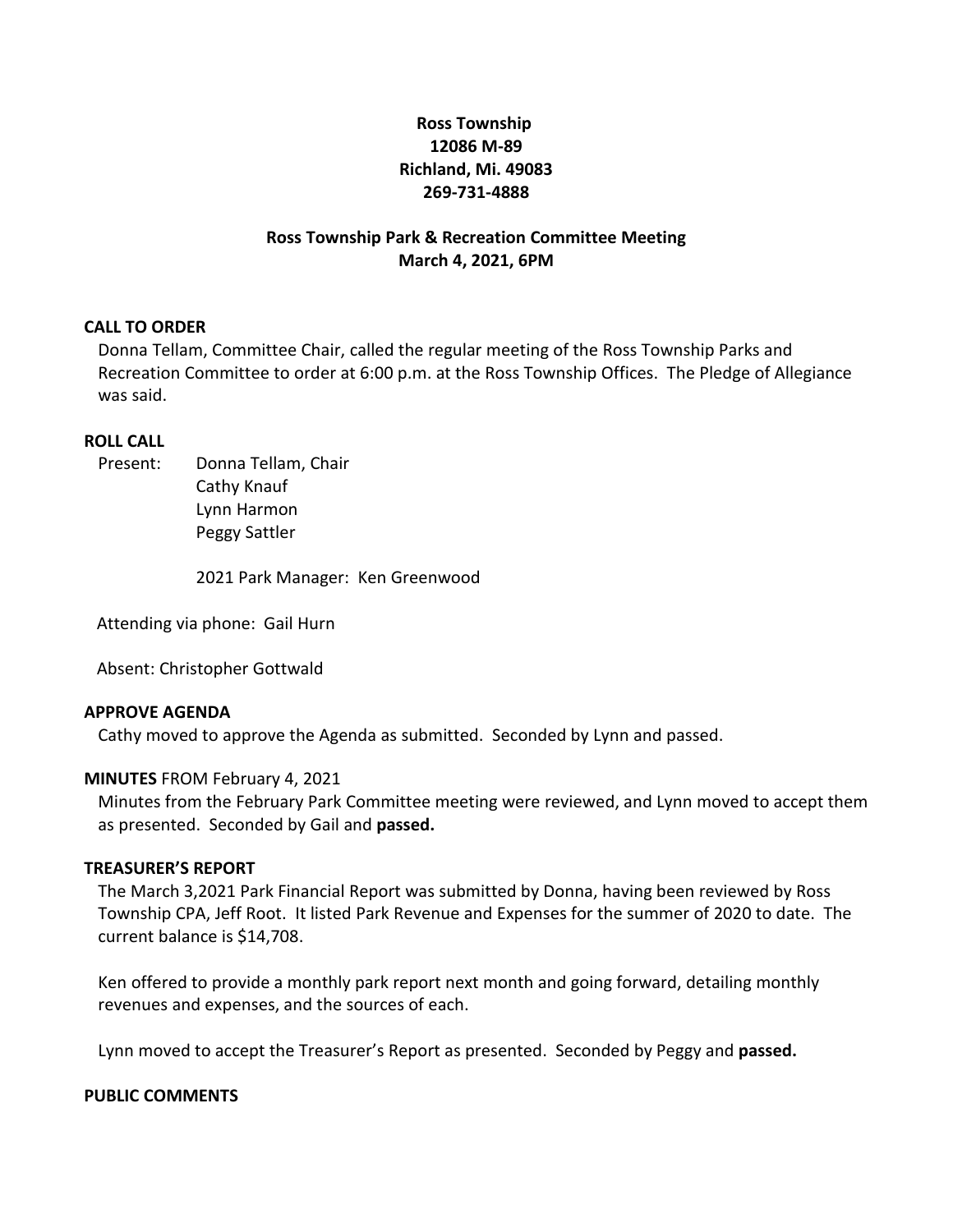None

#### **OLD BUSINESS**

## Signs for the Playground Project and Park

The Playground dedication sign listing the grantors and Boy Scouts, at 48" x 60," is available from Printex for \$370. Gail liked the logo and brown and yellow of the new sign and will check with Printex to see if they can do new signs in wood with a Park logo and same colors. Donna provided possible examples from other parks, and wording that listed "in gratitude for their generous contributions to create this … park for the … enjoyment of all visitors" also sounded good.

The Park Rules sign is in good shape but should be cleaned up. It is 36" x 60." Bill Tellam suggested that parts of the existing Park Rules sign could be painted over, and new decals showing a No Smoking symbol, fees for walk-ins, fine changes etc. could be applied. As for No Smoking signs, new this year, it was suggested that one could be placed west of the entrance hut, where drivers would see it, and 3 or 4 on the edge of the parking lot toward the beach. They should be white with red lettering. With a size of 12 X 18 Inches. Gail

and Chris will get bids for those.

New "Ross Township Park" signs have been installed 300 yds north and south of the park north along East Gull Lake Drive, and approved by Kalamazoo County Road Commission Inspector Brian Franklin. Rathco costs for the new Park signs came in slightly lower, at \$438.

## Park Rules and Regulations

Rob Thrall, Township Attorney, reviewed our list of Park Rules and Regulations. They were approved and passed by the Ross Township Board.

#### **NEW BUSINESS**

Fund Raiser/Donations to Meet Matching Funds for Beach Redo DNR Grant Cathy submitted a list of ideas that we could use to raise the match for a DNR grant. Ideas included:

- $\Box$  Taco Night at the Park with carry-out taco meal boxes from a local eatery
- $\Box$  Fourth of July with food to watch the fireworks over Gull Lake (staying open later)
- $\Box$  Sponsorships at various level, with bronze, silver and gold plaques (Olympic Year?)
- $\Box$  Coordinate with the North Country Trail to encourage hikers to stop by, such as being listed on their trail guide, plus other mutual promotion (Peggy will look into)
- $\Box$  Kids Art Day/Show, possibly on a nature or family theme, Juried
- □ Veterans Appreciation Day

## Park Manager Back-Ups For Summer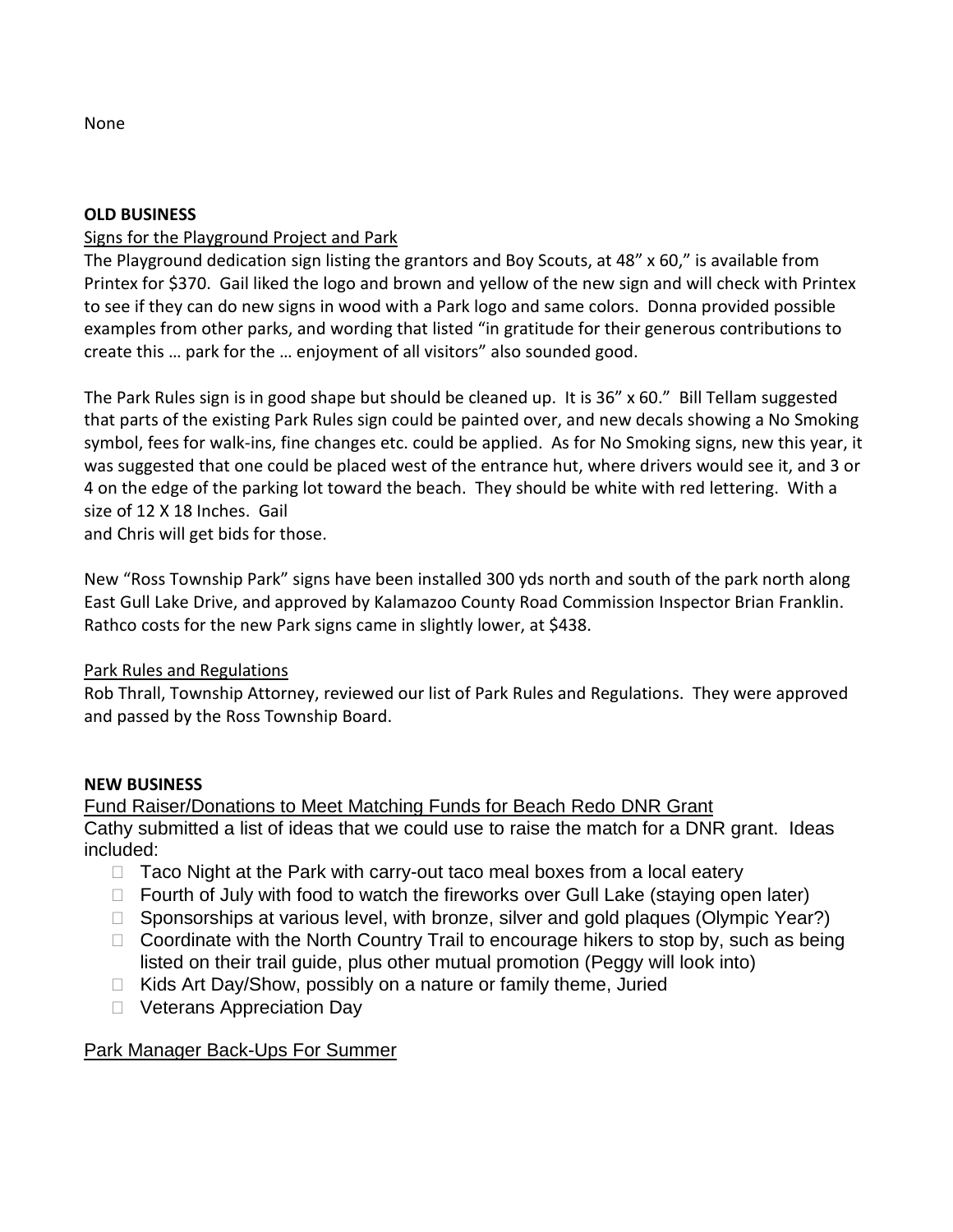Ken has lined up four people to work as park attendants this summer, and expects to hire seven. Peggy and Gail also volunteered to provide back-up when needed, dog for geeseherding, etc.

## Volunteer's for Athletic Mentors' TriAthlon on August 1, 2021

Athletic Mentors will be using Park space for their annual Tri Camp Triathlon on Sunday, August 1<sup>st</sup>, 2021, for members of their six week Tri Camp for adults and youth. They will also use the park for six Camp sessions (Thursdays: 6/24, 7/1, 7/8, 7/15, 7/22, and 7/29). Volunteers will be needed starting at 7:00am.

# Park Safety Lighting

Donna discussed Park lighting for safety in the evenings with Christina Hutchings, our new Township Supervisor. Christina identified this as a liability issue, one that should come out of the Township budget. Donna received one returned bid for the project, from Buise Electric. Their representative, Jeremiah, met Donna at the Park to determine what was needed. He had spoken to the neighbors about their concerns and outlined what would be needed for safety concerns. Lights would be directed downward and toward the grassy area by the lake. The project would cost between \$5K to \$10K. The bid is to follow.

# Park Use Application Form

Donna researched and developed a form to be used by groups wishing to use the Park for gatherings, etc. It will be available at the Township Office. It will be reviewed by the Park Committee and then forwarded to the Township Supervisor for signature and date.

## May Work Day

The Gull Lake Area Rotary Club will have a spring clean-up day at the Park on May 15<sup>th</sup>. They will assemble the ADA picnic table and bike rack, paint and repair the entrance hut. Blue with lime green trim was suggested, to match the playground colors. Scout Troop #239 will have two Tuesday evening work/cleanup times in the park, at the end of April and 1st of May.

## Misc.

Current State guidelines for COVID as of March 5<sup>th</sup> allow outside gatherings of up to 300 people, so restrictions in the Park this year should be minimal or none.

One goose-deterrent flagpole will need to be replaced this year.

Another memorial bench is being donated.

## **MEMBER TIME**

Ken Greenwood was welcomed as the new Park Manager.

## **ADJOURN**